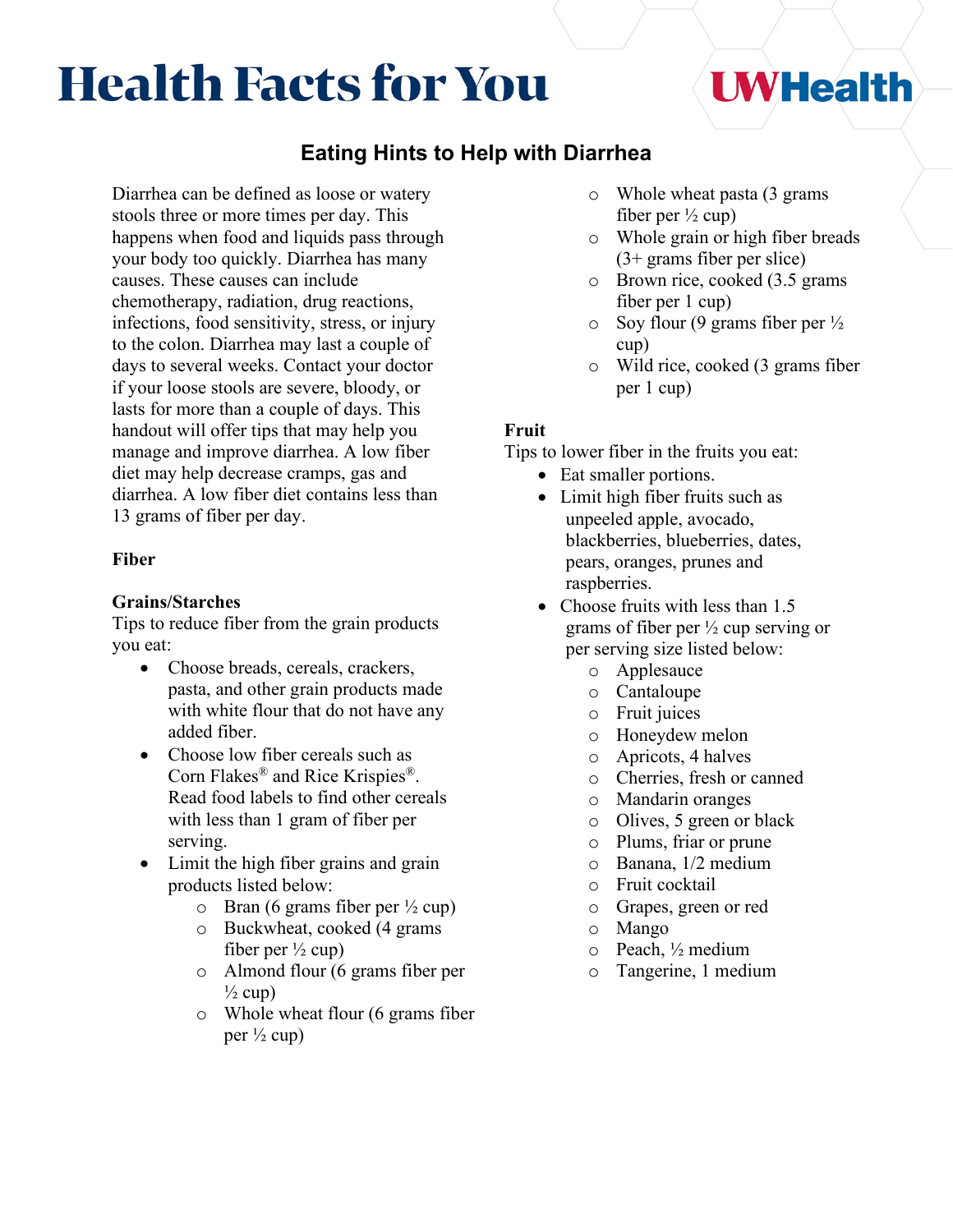## **Vegetables**

Tips to reduce the fiber from the vegetables you eat:

- Eat smaller portions of vegetables at one time.
- Vegetables may be served raw or cooked. Cooked vegetables may be better tolerated, but cooking does not reduce the fiber in food.
- Limit high fiber vegetables and legumes such as broccoli, Brussels sprouts, carrots, green peas, kidney beans, lima beans, pork and beans, potato with skin, pumpkin, lentils, artichokes, collards and rhubarb.
- Although some vegetables like cabbage, cauliflower and onions are low in fiber, you may need to avoid these if you have troubles with gas.
- Choose vegetables with less than 1.5 grams of fiber per ½ cup serving or per serving size listed below:
	- o Bean sprouts
	- o Cucumber, peeled
	- o Green beans
	- o Onions
	- o Radish
	- o Tomatoes, peeled
	- o Beets
	- o Eggplant, peeled
	- o Lettuce, iceberg or leaf
	- o Peppers
	- o Zucchini or Squash
	- o Cauliflower
	- o Escarole
	- o Mushrooms, fresh
	- $\circ$  Potatoes,  $\frac{1}{2}$  cup peeled
	- $\circ$  Sweet potatoes,  $\frac{1}{4}$  cup peeled

# **Milk Products**

Lactose is a natural sugar found in milk products and can cause or worsen diarrhea for some people. You may be able to handle foods with lactose better once diarrhea has stopped.

Tips to help your body handle foods with lactose:

- Eat or drink smaller amounts of milk products at one time. For example, drink  $\frac{1}{4}$  cup or  $\frac{1}{2}$  cup of milk instead of 1 cup with your meal.
- Many people find that they can handle low lactose dairy like yogurts that contain live active cultures and cheeses such as cheddar, mozzarella, swiss, feta, and parmesan.
- Try products such as  $Lactaid^{\circledR}$  tablets or lactase drops which may help you better digest lactose.

# **Fats**

Foods that are high in fat may add to and increase the number of loose stools.

Tips to reduce the amount of fat in the foods you eat:

- Choose lean meats, poultry, and fish that have been baked, broiled, steamed without added fat.
- Choose low fat or fat free milk, yogurt, cheese, and cottage cheese, as tolerated.
- Choose small amounts of low fat or fat free versions of sour cream, cream cheese and mayo.
- Avoid fried foods and foods served with creamy sauces.

# **Caffeine**

Caffeine may add to and increase the number of loose stools. To reduce caffeine in your diet choose decaffeinated coffee, tea, and soft drinks.

## **Spices**

Most herbs and spices can be used to add flavor to suit your tastes. You may not be able to handle spicy foods.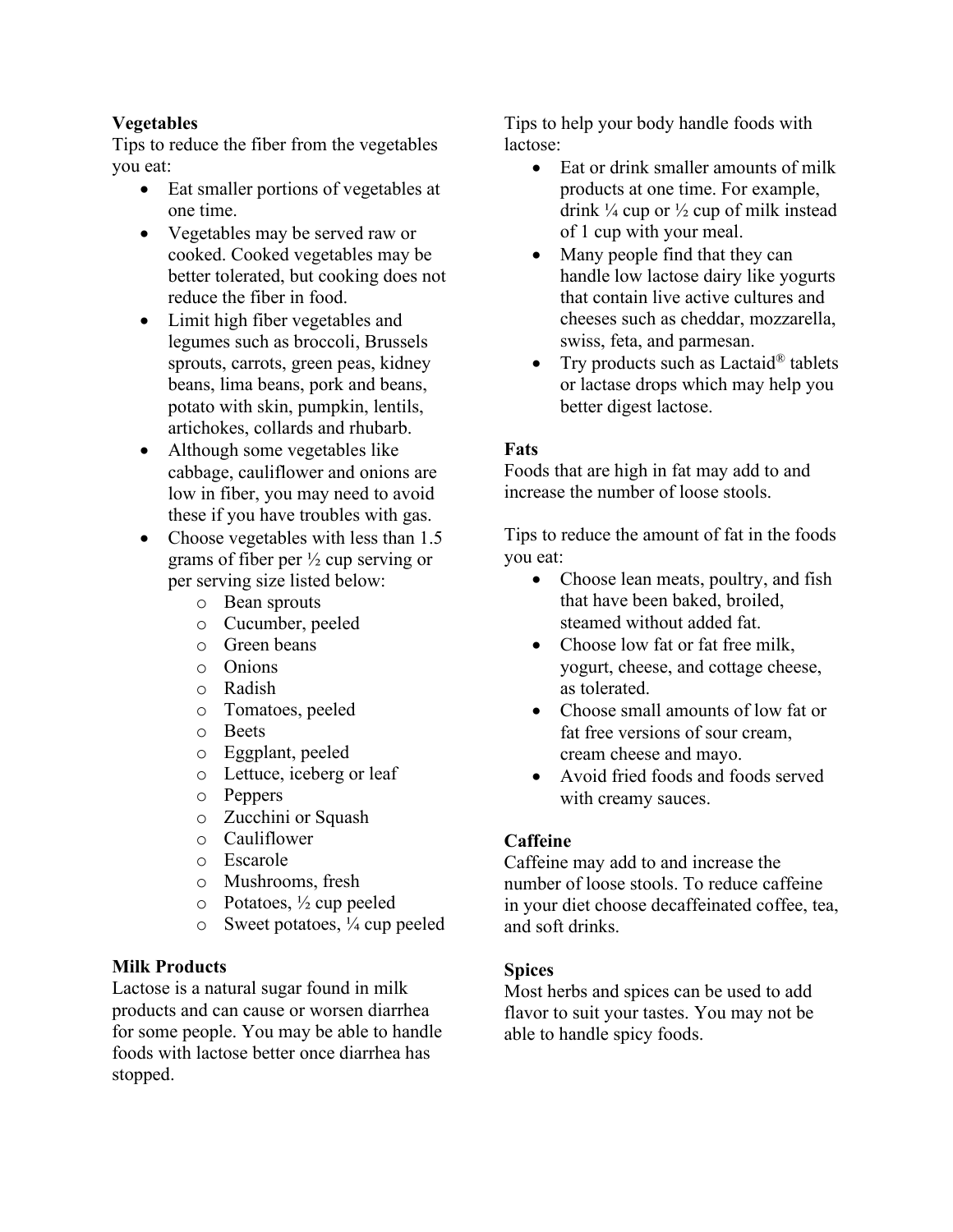#### **Fluids**

You may need to replace fluids lost from diarrhea. Try to drink at least 8-10 cups of clear fluids a day. To meet this goal, drink small amounts of fluids, such as 1/2 cup, often throughout the day. Our bodies are in need of extra fluid long before we feel thirsty. Don't wait until you are thirsty to drink fluids. Here are some clear liquids you can include:

- Water
- Fruit juice (except prune)
- Soft drinks that are caffeine free and diluted with water or club soda
- Weak, decaf tea and coffee
- Clear soup and broth
- Popsicles
- Gelatin
- Sports drinks, such as Gatorade<sup>®</sup>
- Pedialyte<sup>®</sup>

Some drinks have ingredients called sorbitol and erythritol which may worsen diarrhea in some people. Look for these ingredients in drinks such as fruit drinks, drinks labeled "light" and some sports drinks.

Below is a recipe for a homemade electrolyte replacement mixture for adults with severe diarrhea.

- 1 teaspoon salt
- 1 teaspoon baking soda
- 1 Tablespoon corn syrup
- 1 6 ounce can of frozen orange juice
- 6 cups water

Mix all items together. Add enough water to make 1 ½ quarts. Put it in the fridge. Shake well before serving.

#### **What should I know about sweet foods?**

Avoid large amounts of very sweet foods, such as cakes and cookies, as the sugar and fat may make diarrhea worse. Avoid sugarfree foods made with the sugar substitutes like sorbitol and xylitol which can cause diarrhea.

#### **Can the temperature of the foods I eat affect my stools?**

Drinking fluids at room temperature may help decrease your stools or cramping. Hot or cold liquids may cause bowel movements. You will need to see what temperature works for you.

#### **Does the size of the meal I eat matter?**

Yes. Eat small amounts of food and liquid throughout the day instead of three larger meals. Large amounts of food at one time may cause bowel movements.

#### **What about fiber supplements?**

Choose water soluble fiber supplements such as Metamucil®. Pectin, such as Sure-Jell<sup>®</sup>, may also be helpful. These items may help thicken the stool and absorb bile salts in the bowel. Bile salts can irritate the lining of your bowel.

#### **How do I replace salt in my diet?**

Eat foods and drink liquids that contain salt such as broth, bouillon, soups, spaghetti sauces, tomato juice, pretzels, and cheese. Do not take salt pills.

#### **How do I replace potassium in my diet?**

Choose foods and liquids with potassium such as bananas, baked or boiled potatoes, apricot nectar, orange juice, tomato juice, and meats.